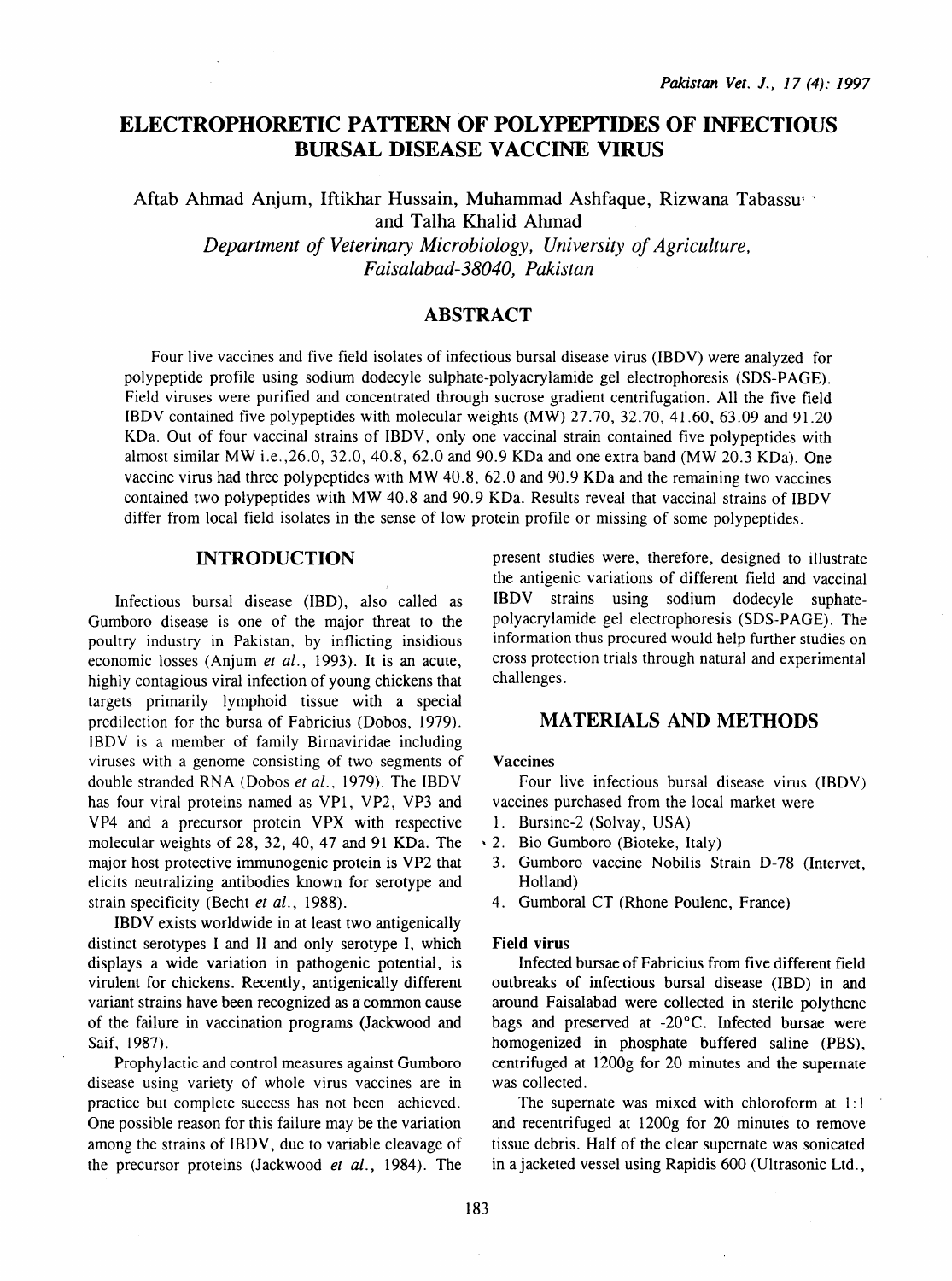Germany) generating ultrsonics of an intensity of 75 watts per  $cm<sup>2</sup>$ . Two strokes of 30 seconds each, were given with an intermission of 10 seconds to inactivate IBDV (Schneider and Haas, 1969).

### Confirmation of the virus

The presence of IBDV in supemates of suspect homogenates was established through serological tests like indirect haemagglutination (IHA) and agar gel precipitation 1ests (AGPT). The hyperimmune serum was raised against a live IBD vaccine (D-78, Intervet, Holland) in rabbits as performed by Barnes *et al.*  (1982). The antiserum was inactivated at  $56 \degree C$  for 30 minutes in a water bath and stored at  $-10$  °C for further use. The IHA test was conducted following the method of Rehman et al. (1994) whereas for AGPT the procedure mentioned by Asi and Iyisan ( 1991) was followed.

#### Concentration of field IBDV

Sucrose gradient centrifugation as described by Nagy and Lominiczi (1984) was adopted for the concentration and partial purification of field IBDV. The pellet obtained from unsonicated viral suspension was stored at -70  $^{\circ}$ C after adding 1% sodium dodecyle sulphate (SDS). Regarding pellet obtained from the sonicated viral fluid, the sonication and centrifugation procedures, mentioned earlier, were repeated and the pellet was stored at -70  $^{\circ}$ C for further use.

#### Concentration and purification of vaccine virus

Each vaccine was reconstituted in 5 ml of PBS solution and was processed as described for fields isolates.

### Sodium dodecyle sulphate- polyacrylamide gel electrophoresis (SDS-PAGE)

SDS-PAGE with discontinuous buffer system in vertical fashion described by Laemmli (1970) was adopted for the segregation of polypeptides of IBDV. Separating gel  $(12.5\%)$  and stacking gel  $(3.5\%)$  were used (Maniatis *et al.,* 1982). Six protein markers as lysozyme, bovine serum albumin (BSA) dimer, BSA monomer, chicken egg albumin, carbonic anhydrase and haemoglobin of known molecular weights were used. The sample for loading was prepared by using lX sample buffer instead of 2X sample buffer. Amount of sample which was loaded in wells of the casted gel was 30  $\mu$ l. Electrophoresis was performed at room temperature using a constant current supply of 100 volts for 8 hours. The process was stopped when bromophenol blue dye was 1 em above the bottom of the separating gel.

Gels were stained with Coomassie brilliant blue stain for over night and destained with a solution of methanol and glacial acetic acid for 6 hour with agitation. Molecular weights of the polypeptides of IBDV were calculated from a standard curve drawn between Rf values and log molecular weights of protein markers.

### RESULTS

Polypeptide profile of infectious bursal disease virus (IBDV) field isolates and that of commercial vaccinal strains were compared through sodium dodecyle sulphate- polyacrylamide gel electrophoretogram studies.

### Identification of field IBDV

The presence of IBDV in the field isolates and vaccines was checked through indirect haemagglutination (IHA) and agar gel precipitation tests. Geometric mean titres in IHA test of both vaccine virus and field isolates are presented in Table 1. Gel precipitation reactions for known positive control and field samples positive for IBDV produced visible precipitin line between central antiserum well and the surrounding sample wells.

### SDS-PAGE comparisons

SDS-PAGE analysis of unsonicated field IBDV isolates along with marker proteins are shown in plate 1. The molecular weights (MW) of protein markers and their Rf values are presented in Table 2. No peptide band was observed for unsonicated field sample run.

#### Sonication

SDS-PAGE analysis of sonicated field IBDV isolates are presented in plate 2. All the field isolates of IBDV yielded five polypeptides when pellets were subjected to SDS-PAGE. In all the five lanes of sonicated field isolates, polypeptides showed almost similar Rf values as 0.596, 0.543, 0.460, 0.216 and 0. 198. Their respective approximate MW were 27.70, 32.70, 41.60, 63.09 and 91.20 KDa. All the field viruses showed similar pattern of polypeptide segregation.

#### Vaccinal IBDV

The results of vaccinal IBD viruses purified through the sucrose gradient centrifugation are presented in plate 3. Using SDS-PAGE with 12.5% gel, four vaccinal strains of IBDV showed variable pattern of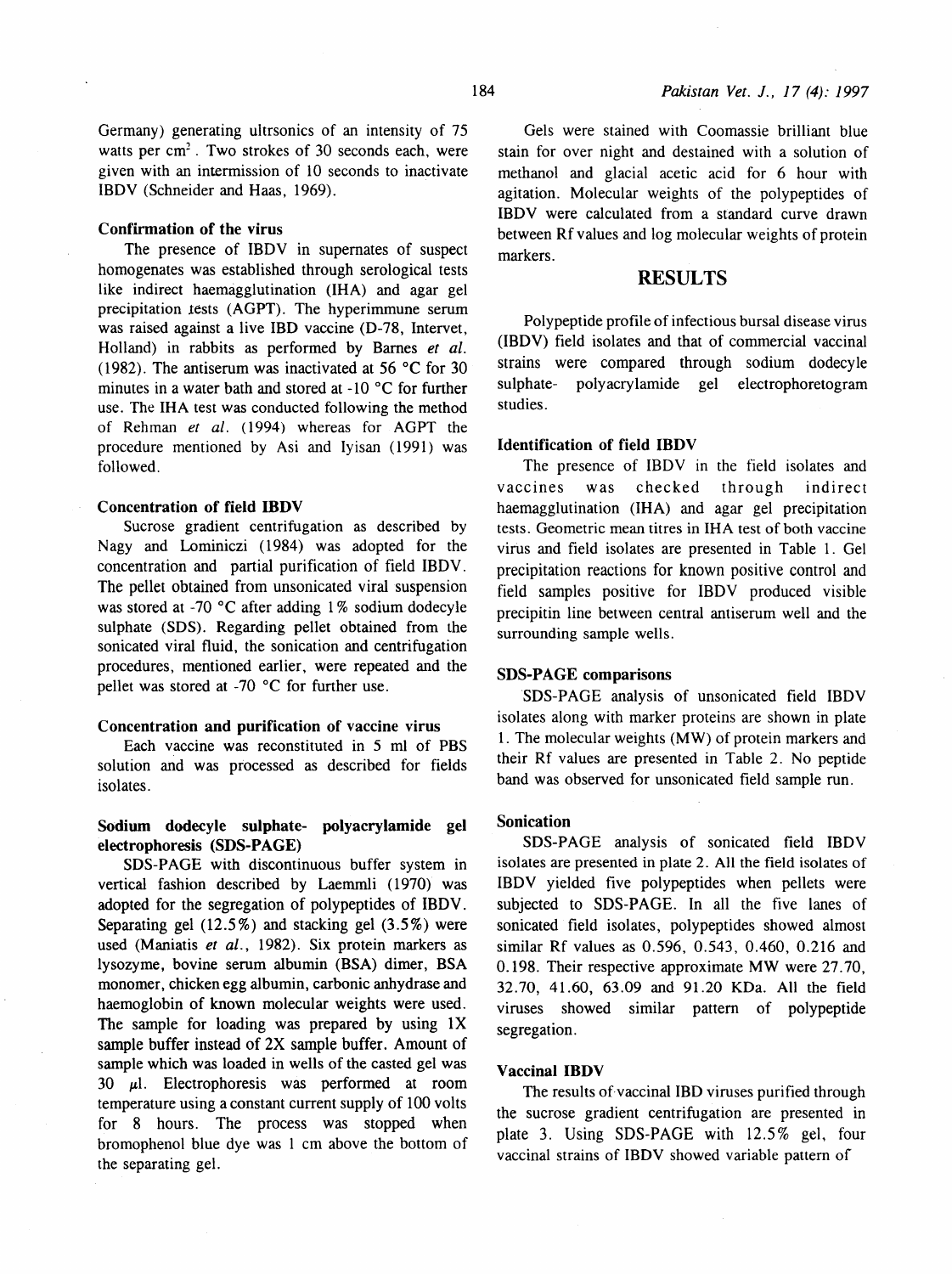| Table 1: Identification of field IBDV isolates and |  |  |  |
|----------------------------------------------------|--|--|--|
| commercial vaccinal strains by Indirect            |  |  |  |
| Haemagglutination test.                            |  |  |  |

|              | Outbreak GMT | Vaccines | <b>GMT</b> |
|--------------|--------------|----------|------------|
| A            | 64           | A        | 512        |
| B            | 32           | В        | 356        |
| $\mathsf{C}$ | 256          | C        | 256        |
| D            | 512          | D        | 256        |
| E            | 128          |          |            |

Table 2: Rf values and log molecular weights of protein markers

| Protein markers                     | Rf<br>values | Mol<br>W <sub>ts</sub><br>(KDa) | Log<br>Mol<br>(Wts.) |
|-------------------------------------|--------------|---------------------------------|----------------------|
| Bovine serum albumin<br>(BSA) Dimer | 0.147        | 132                             | 5.121                |
| <b>BSA</b> monomer                  | 0.320        | 66                              | 4.819                |
| Chicken egg albumin<br>(CEA)        | 0.440        | 45                              | 4.653                |
| Carbonic anhydrase<br>(CA)          | 0.560        | 29                              | 4.462                |
| Haemoglobin (Hb.)                   | 0.690        | 19                              | 4.279                |
| Lysozyme $(L)$                      | 0.786        | 14.3                            | 4.155                |

peptide segregation. The vaccinal strain of IBDV presented six peptide hands of MW 20.3, 26.0, 32.0. 40.8. 62.0 and 90.9 KDa (lane 1). Another vaccine rendered three polypeptides with MW 40.8, 62.0 and 90.9 KDa (lane 2). Lanes 3 and 4 presented similar peptide pattern, both contained two peptide bands having MW of 40.8 and 90.9 KDa. In lane 2, two peptide bands and in lanes 3 and 4. three peptide bands were missing.

# **DISCUSSION**

Infectious bursal disease (IBD) has become more significant due to huge economic losses inflicted over the past few years. Some antigenic variation exists between the strains of infectious bursal disease virus ( IBDV) due to variable cleavage of precursor proteins (Jackwood et al., 1984). Not much established work has been conducted regarding monitoring of antigenic



Plate 1: SDS-PAGE analysis of unsonicated field IBDV along with protein markers.



Plate 2: Electrophoretogram of field IBDV (Sonicated).



Plate 3: Polypeptide mapping of vaccinal strians of IBDV.